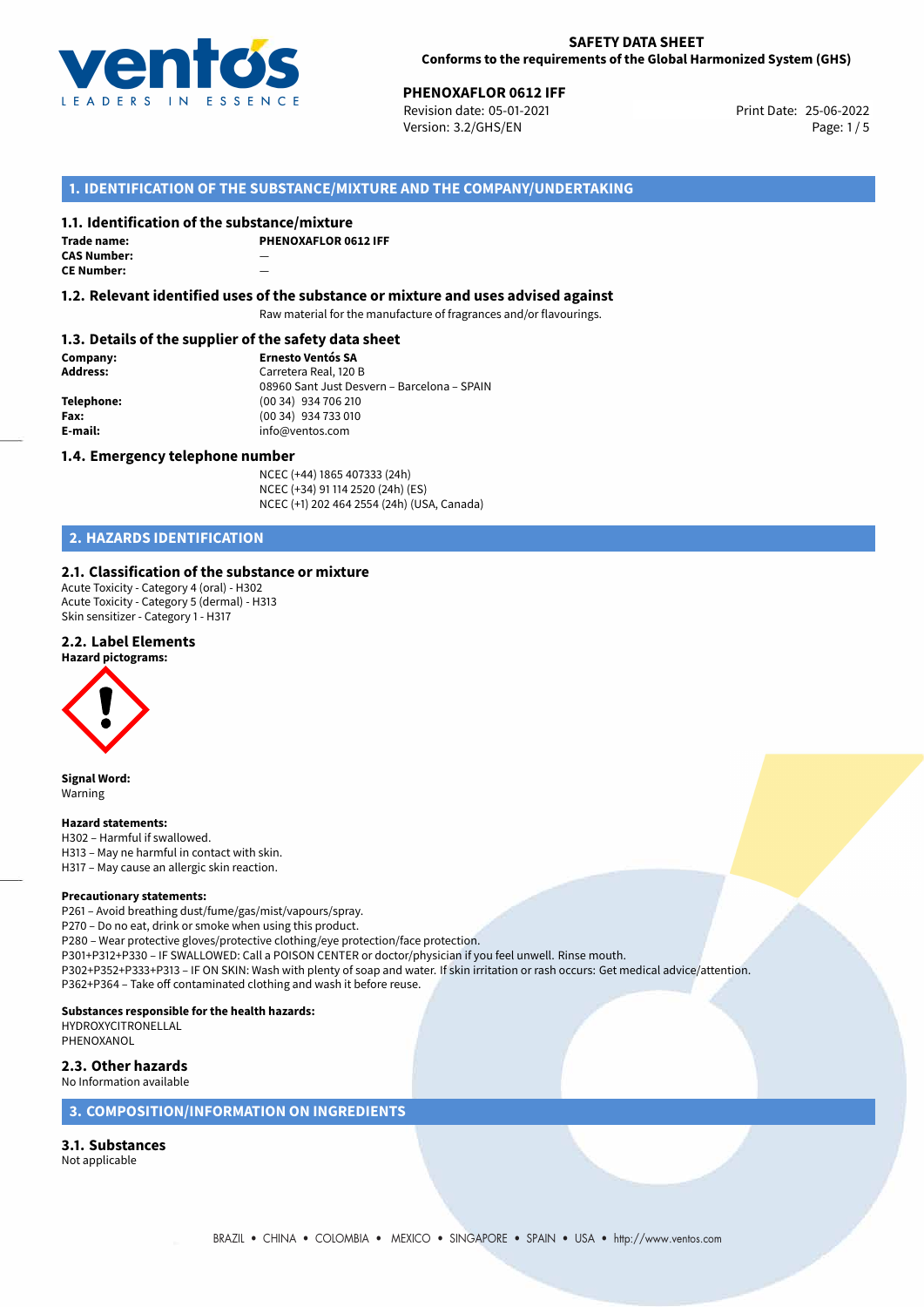

**PHENOXAFLOR 0612 IFF**<br>
Revision date: 05-01-2021 **Print Date: 25-06-2022** Version: 3.2/GHS/EN Page: 2 / 5

# **3.2. Mixtures**

MIXTURE OF AROMATIC SUBSTANCES

Hazardous constituents:

| <b>Chemical Name</b>      | % (w/w)       | <b>CAS No</b><br><b>EC No</b> | <b>Classification according to GHS</b>                                                                                                                    |
|---------------------------|---------------|-------------------------------|-----------------------------------------------------------------------------------------------------------------------------------------------------------|
| PHENOXANOL                | $\geq$ 50     | 55066-48-3<br>259-461-3       | Acute Toxicity - Category 4 (oral) - H302                                                                                                                 |
| <b>HYDROXYCITRONELLAL</b> | $>1$ ; $<$ 10 | 107-75-5<br>203-518-7         | Eye Irritant - Category 2A - H319<br>Skin sensitizer - Category 1B - H317<br>Hazardous to the aquatic environment, short-term (acute) - Category 3 - H402 |

[See the full text of the hazard statements in section 16.](#page-4-0)

# **4. FIRST-AID MEASURES**

## **4.1. Description of necessary first aid measures**

| Ingestion:    | Rinse mouth with water.                                                                                               |
|---------------|-----------------------------------------------------------------------------------------------------------------------|
|               | Obtain medical advice.                                                                                                |
|               | Keep at rest. Do not induce vomiting.                                                                                 |
| Eye contact:  | In case of contact with eyes, rinse immediately with plenty of water for at least 15 minutes and seek medical advice. |
| Inhalation:   | Remove person to fresh air and keep at rest.                                                                          |
|               | Seek immediate medical advice.                                                                                        |
| Skin contact: | Take off immediately all contaminated clothing.                                                                       |
|               | Thoroughly wash affected skin with soap and water.                                                                    |
|               | Seek medical attention if symptoms persist.                                                                           |

## **4.2. Most important symptoms and effects, both acute and delayed**

No information available.

# **4.3. Indication of any immediate medical attention and special treatment needed**

No information available.

# **5. FIRE-FIGHTING MEASURES**

#### **5.1. Extinguishing Media**

Water spray, carbon dioxide, dry chemical powder or appropriate foam. For safety reasons do not use full water jet.

## **5.2. Special hazards arising from the substance or mixture**

Known or Anticipated Hazardous Products of Combustion: Emits toxic fumes under fire conditions.

#### **5.3. Advice for firefighters**

High temperatures can lead to high pressures inside closed containers. Avoid inhalation of vapors that are created. Use appropriate respiratory protection. Do not allow spillage of fire to be poured into drains or watercourses. Wear self-contained breathing apparatus and protective clothing.

# **6. ACCIDENTAL RELEASE MEASURES**

#### **6.1. Personal precautions, protective equipment and emergency procedures**

Evacuate surronding areas. Ensure adequate ventilation. Keep unnecessary and unprotected personnel from entering. Do not breathe vapor/spray. Avoid contact with skin and eyes. Information regarding personal protective measures: see section 8.

#### **6.2. Environmental precautions**

To avoid possible contamination of the environment, do not discharge into any drains, surface waters or groundwaters.

#### **6.3. Methods and materials for containment and cleaning up**

Cover with an inert, inorganic, non-combustible absorbent material (e.g. dry-lime, sand, soda ash). Place in covered containers using non-sparking tools and transport outdoors. Avoid open flames or sources of ignition (e.g. pilot lights on gas hot water heater). Ventilate area and wash spill site after material pickup is complete.

#### **6.4. Reference to other sections**

Information regarding exposure controls, personal protection and disposal considerations can be found in sections 8 and 13.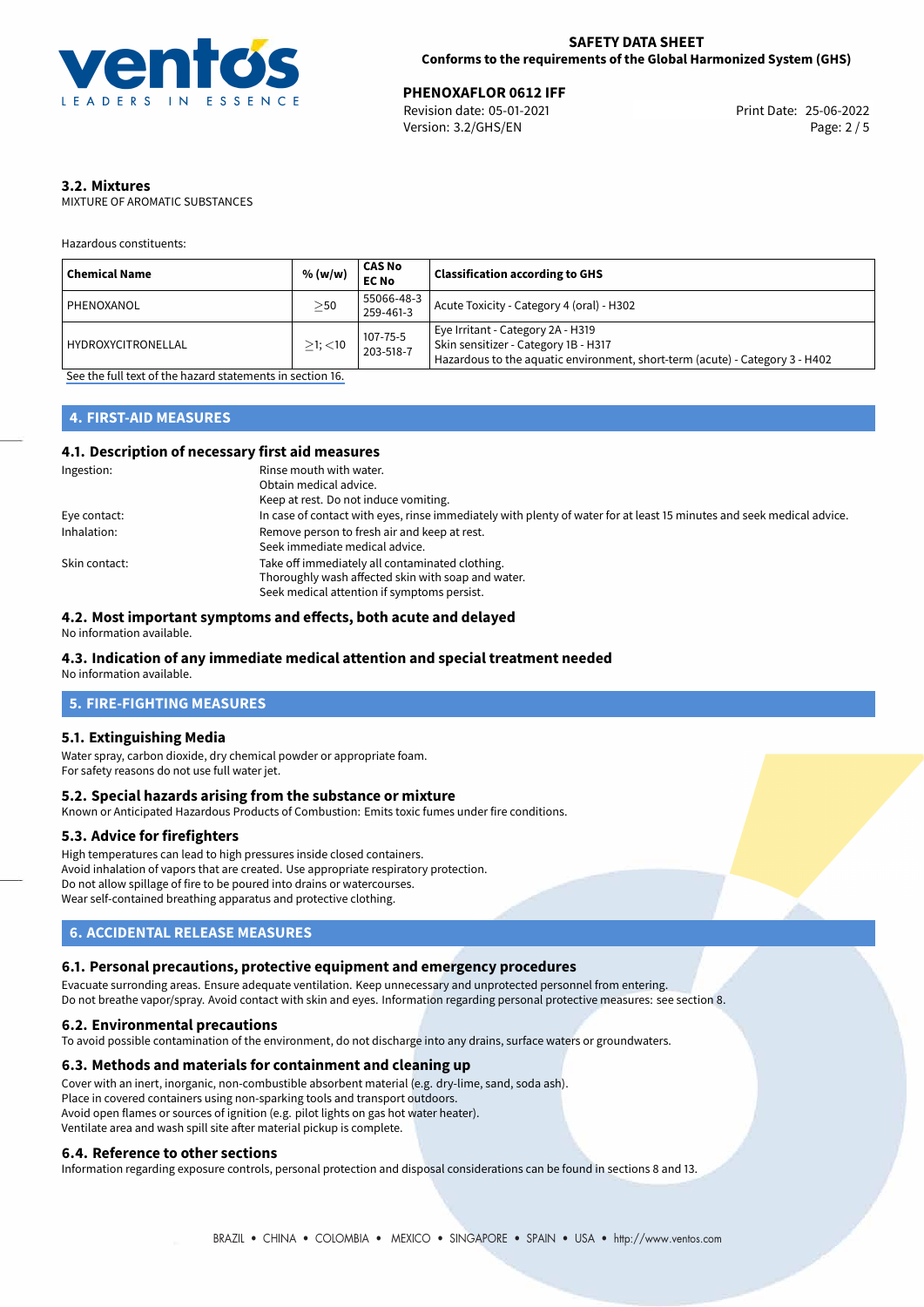

**PHENOXAFLOR 0612 IFF**<br>
Revision date: 05-01-2021 **Print Date: 25-06-2022** Version: 3.2/GHS/EN Page: 3 / 5

# **7. HANDLING AND STORAGE**

### **7.1. Precautions for safe handling**

Do not store or handle this material near food or drinking water. Do not smoke. Avoid contact with the eyes, skin and clothing. Wear protective clothing and use glasses. Observe the rules of safety and hygiene at work. Keep in the original container or an alternative made from a compatible material.

# **7.2. Conditions for safe storage, including any incompatibilities**

Store in tightly closed and preferably full containers in a cool, dry and ventilated area, protected from light. Keep away from sources of ignition (e.g. hot surfaces, sparks, flame and static discharges). Keep away from incompatible materials (see section 10).

#### **7.3. Specific end use(s)**

No information available.

## **8. EXPOSURE CONTROLS AND PERSONAL PROTECTION**

# **8.1. Control parameters**

Components with occupational exposure limits: None known.

#### **8.2. Exposure controls**

Measures should be taken to prevent materials from being splashed into the body. Provide adequate ventilation, according to the conditions of use. Use a mechanical exhaust if required.

#### **8.3. Individual protection measures, such as personal protective equipment**

| Eye/Face protection:             | Chemical safety goggles are recommended. Wash contaminated goggles before reuse.                                                            |
|----------------------------------|---------------------------------------------------------------------------------------------------------------------------------------------|
| Hand Protection:                 | Chemical-resistant gloves are recommended. Wash contaminated gloves before reuse.                                                           |
| Body protection:                 | Personal protective equipment for the body should be selected based on the task being performed and the risks<br>involved.                  |
| Respiratory Protection:          | In case of insufficient ventilation, use suitable respiratory equipment.                                                                    |
| Environmental exposure controls: | Emissions from ventilation or process equipment should be checked to ensure they comply with environmental<br>protection legislation.       |
|                                  | In some cases, filters or engineering modifications to the process equipment will be necessary to reduce emissions to<br>acceptable levels. |
|                                  |                                                                                                                                             |

# **9. PHYSICAL AND CHEMICAL PROPERTIES**

#### **9.1. Information on basic physical and chemical properties**

| Appearance:                            | Liquid                      |  |
|----------------------------------------|-----------------------------|--|
| Colour:                                | Conforms to standard        |  |
| Odour:                                 | Conforms to standard        |  |
| Odour theshold:                        | Not determined              |  |
| pH:                                    | Not determined              |  |
| Melting point/freezing point:          | Not determined              |  |
| Boling point/boiling range $(°C)$ :    | Not determined              |  |
| Flash point:                           | $104\,^{\circ}$ C           |  |
| Evaporation rate:                      | Not determined              |  |
| Flammability:                          | Not determined              |  |
| Lower flammability/Explosive limit:    | Not determined              |  |
| Upper flammability/Explosive limit:    | Not determined              |  |
| Vapour pressure:                       | 0,0002 kPa (CALCULATED)     |  |
| Vapour Density:                        | Not determined              |  |
| Density:                               | $0,9575-0,9675$ g/mL (20°C) |  |
| Relative density:                      | $0,9575 - 0,9675$ (20°C)    |  |
| Water solubility:                      | Not determined              |  |
| Solubility in other solvents:          | SOLUBLE IN ETHANOL          |  |
| Partition coefficient n-octanol/water: | Not determined              |  |
| Auto-ignition temperature:             | Not determined              |  |
| Decomposition temperature:             | Not determined              |  |
| Viscosity, dynamic:                    | Not determined              |  |
| Viscosity, kinematic:                  | Not determined              |  |
| Explosive properties:                  | Not determined              |  |
| Oxidising properties:                  | Not determined              |  |
|                                        |                             |  |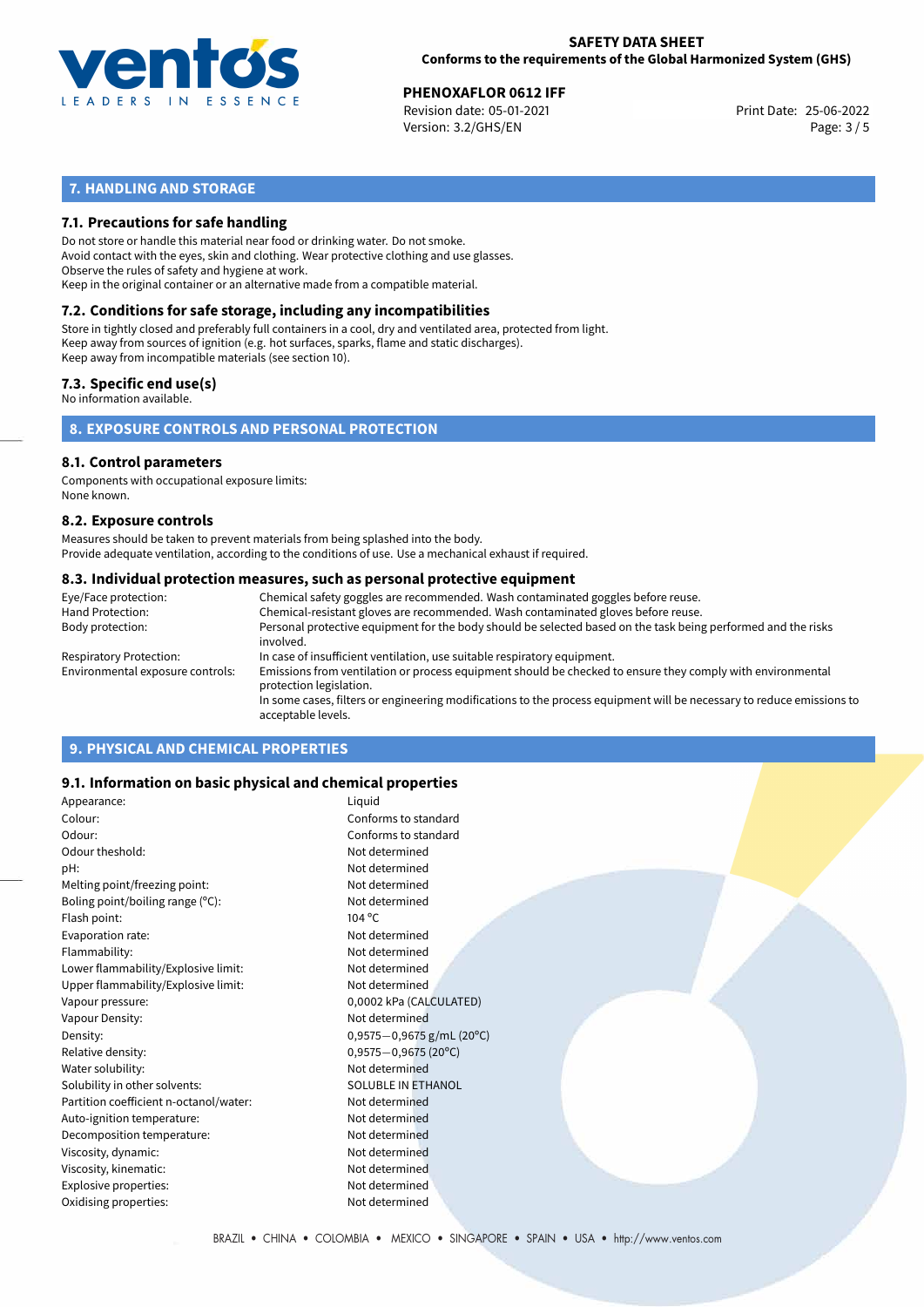

**PHENOXAFLOR 0612 IFF**<br>
Revision date: 05-01-2021 **Print Date: 25-06-2022** Version: 3.2/GHS/EN Page: 4 / 5

# **10. STABILITY AND REACTIVITY**

#### **10.1. Reactivity**

No hazardous reactions if stored and handled as prescribed/indicated.

#### **10.2. Chemical stability**

The product is stable if stored and handled as prescribed/indicated.

#### **10.3. Possibility of hazardous reactions**

No hazardous reactions if stored and handled as prescribed/indicated.

#### **10.4. Conditions to Avoid**

Conditions to Avoid: Excessive heat, flame or other ignition sources.

#### **10.5. Incompatible materials**

Avoid contact with strong acids and bases and oxidizing agents.

#### **10.6. Hazardous decomposition products**

During combustion may form carbon monoxide and unidentified organic compounds.

## **11. TOXICOLOGICAL INFORMATION**

| <b>Acute toxicity</b>             | Harmful if swallowed. May ne harmful in contact with skin.                |
|-----------------------------------|---------------------------------------------------------------------------|
| <b>Skin corrosion/irritation</b>  | Based on the data available, the criteria for classification are not met. |
| Serious eye damage/irritation     | Based on the data available, the criteria for classification are not met. |
| Respiratory or skin sensitisation | May cause an allergic skin reaction.                                      |
| <b>Germ cell mutagenicity</b>     | Based on the data available, the criteria for classification are not met. |
| Carcinogenicity                   | Based on the data available, the criteria for classification are not met. |
| <b>Reproductive toxicity</b>      | Based on the data available, the criteria for classification are not met. |
| <b>STOT-single exposure</b>       | Based on the data available, the criteria for classification are not met. |
| <b>STOT-repeated exposure</b>     | Based on the data available, the criteria for classification are not met. |
| <b>Aspiration hazard</b>          | Based on the data available, the criteria for classification are not met. |

#### **12. ECOLOGICAL INFORMATION**

#### **12.1. Toxicity**

**Assessment:** Based on the data available, the criteria for classification are not met. **Experimental/calculated data:** No information available.

#### **12.2. Degradability**

No information available.

#### **12.3. Bioaccumulative potential** No information available.

**12.4. Soil mobility**

# No information available.

## **12.5. Other adverse effects**

See also sections 6, 7, 13 and 15 Do not allow to get into waste water or waterways.

## **13. DISPOSAL CONSIDERATIONS**

#### **13.1. Waste treatment methods**

Dispose of in accordance with national and local environmental regulations.